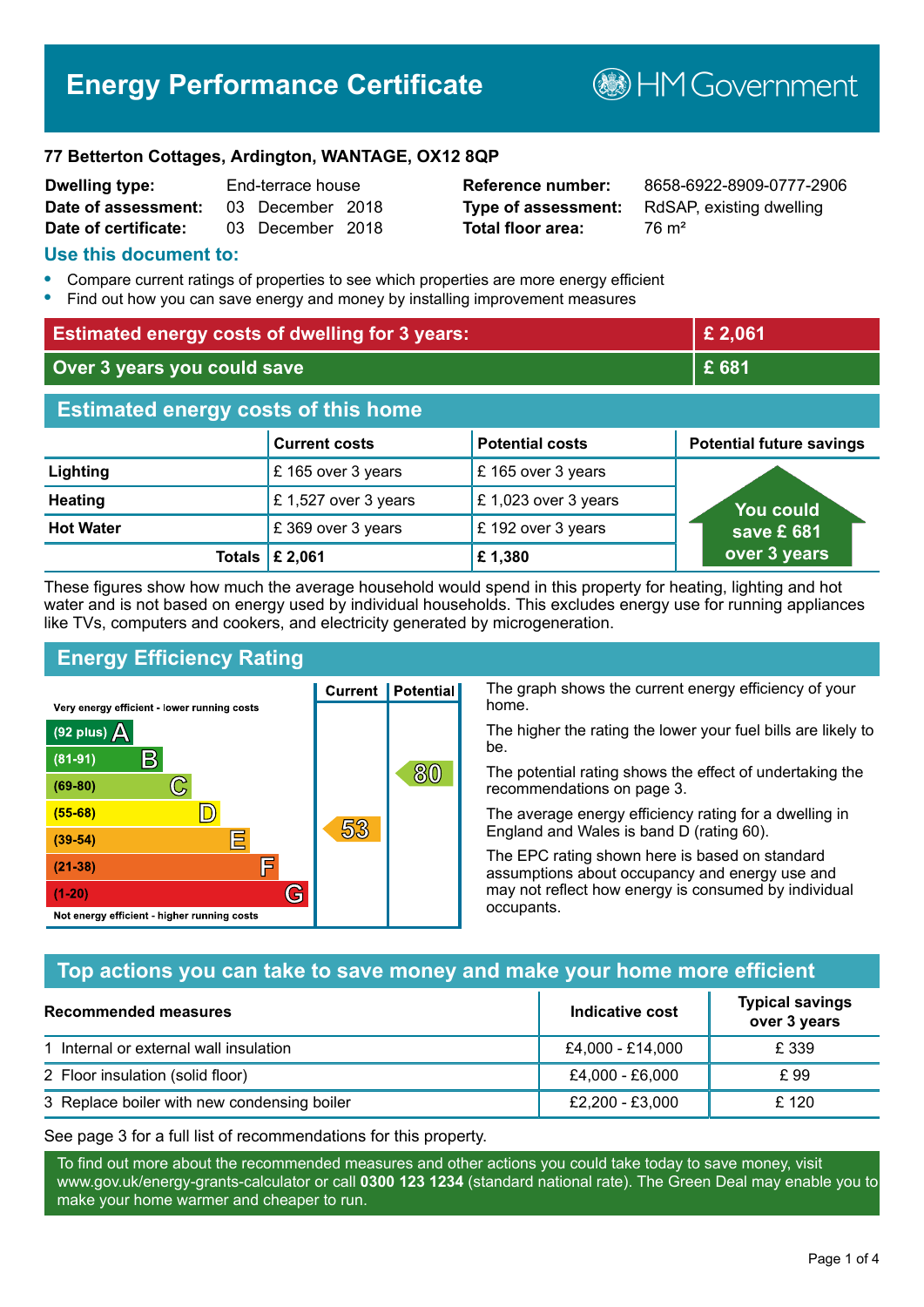**Energy Performance Certificate**

#### **Summary of this home's energy performance related features**

| <b>Element</b>        | <b>Description</b>                             | <b>Energy Efficiency</b> |
|-----------------------|------------------------------------------------|--------------------------|
| Walls                 | Solid brick, as built, no insulation (assumed) | *****                    |
| Roof                  | Roof room(s), insulated                        | ★★★★☆                    |
| Floor                 | Solid, no insulation (assumed)                 |                          |
| Windows               | Fully double glazed                            | ★★★★☆                    |
| Main heating          | Boiler and radiators, oil                      | ★★★☆☆                    |
| Main heating controls | Programmer, room thermostat and TRVs           | ★★★★☆                    |
| Secondary heating     | None                                           |                          |
| Hot water             | From main system                               | ★★★☆☆                    |
| Lighting              | Low energy lighting in all fixed outlets       | *****                    |

Current primary energy use per square metre of floor area: 253 kWh/m² per year

The assessment does not take into consideration the physical condition of any element. 'Assumed' means that the insulation could not be inspected and an assumption has been made in the methodology based on age and type of construction.

#### **Low and zero carbon energy sources**

Low and zero carbon energy sources are sources of energy that release either very little or no carbon dioxide into the atmosphere when they are used. Installing these sources may help reduce energy bills as well as cutting carbon. There are none provided for this home.

#### **Your home's heat demand**

For most homes, the vast majority of energy costs derive from heating the home. Where applicable, this table shows the energy that could be saved in this property by insulating the loft and walls, based on typical energy use (shown within brackets as it is a reduction in energy use).

| <b>Heat demand</b>           | <b>Existing dwelling</b> | Impact of loft<br>insulation | Impact of cavity<br>wall insulation | Impact of solid<br>wall insulation |
|------------------------------|--------------------------|------------------------------|-------------------------------------|------------------------------------|
| Space heating (kWh per year) | 10,849                   | (665)                        | N/A                                 | (2,675)                            |
| Water heating (kWh per year) | 2,661                    |                              |                                     |                                    |

You could receive Renewable Heat Incentive (RHI) payments and help reduce carbon emissions by replacing your existing heating system with one that generates renewable heat, subject to meeting minimum energy efficiency requirements. The estimated energy required for space and water heating will form the basis of the payments. For more information, search for the domestic RHI on the www.gov.uk website.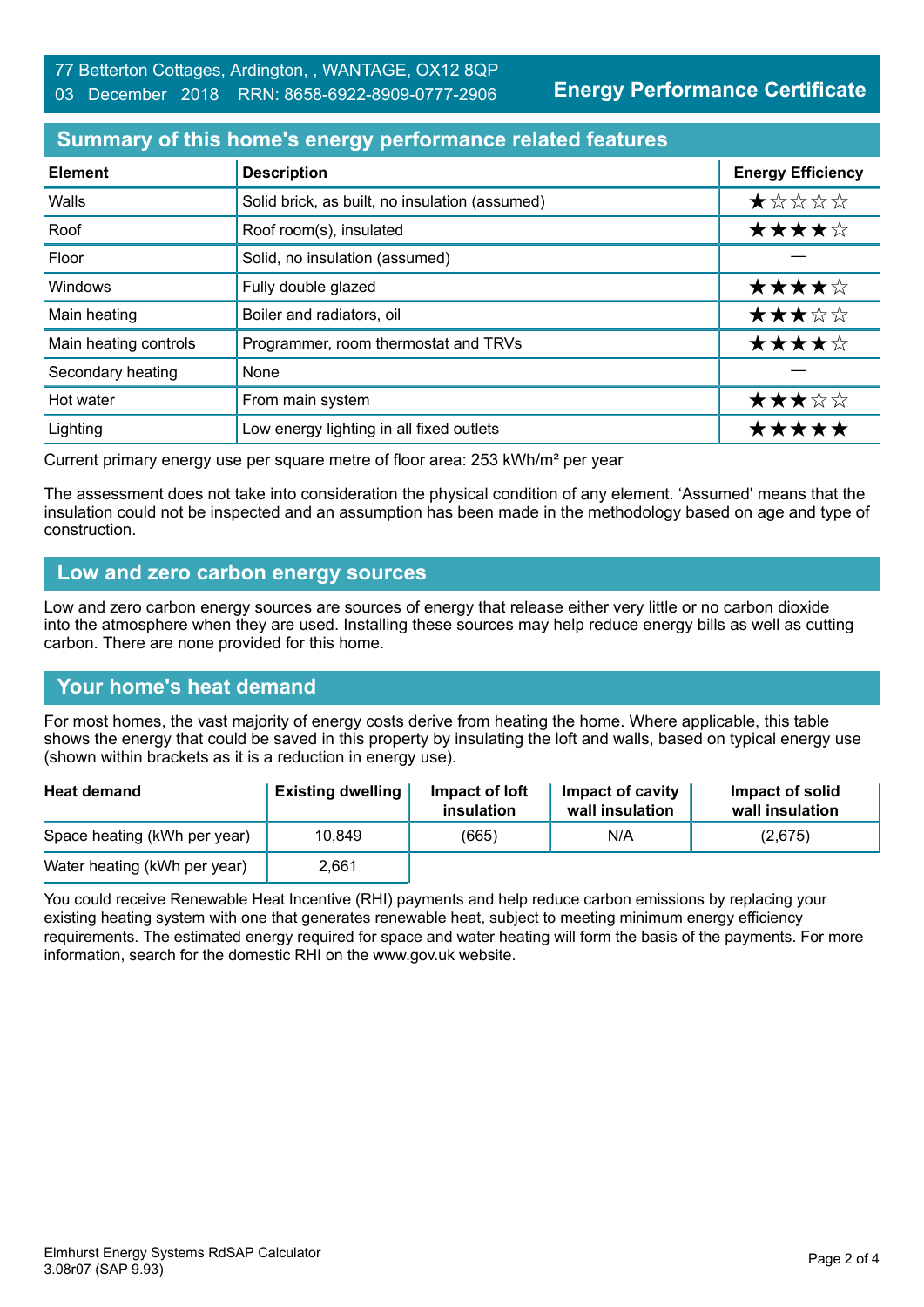#### **Recommendations**

The measures below will improve the energy performance of your dwelling. The performance ratings after improvements listed below are cumulative; that is, they assume the improvements have been installed in the order that they appear in the table. Further information about the recommended measures and other simple actions you could take today to save money is available at www.gov.uk/energy-grants-calculator. Before installing measures, you should make sure you have secured the appropriate permissions, where necessary. Such permissions might include permission from your landlord (if you are a tenant) or approval under Building Regulations for certain types of work.

| <b>Recommended measures</b>               | Indicative cost  | <b>Typical savings</b><br>per year | <b>Rating after</b><br>improvement |
|-------------------------------------------|------------------|------------------------------------|------------------------------------|
| Internal or external wall insulation      | £4,000 - £14,000 | £ 113                              | <u>D61</u>                         |
| Floor insulation (solid floor)            | £4,000 - £6,000  | £ 33                               | D63                                |
| Replace boiler with new condensing boiler | £2,200 - £3,000  | £40                                | <b>D66</b>                         |
| Solar water heating                       | £4,000 - £6,000  | £ 39                               | $\mathbb{C}69$                     |
| Solar photovoltaic panels, 2.5 kWp        | £5,000 - £8,000  | £ 308                              | C8(                                |

# **Opportunity to benefit from a Green Deal on this property**

Green Deal Finance allows you to pay for some of the cost of your improvements in instalments under a Green Deal Plan (note that this is a credit agreement, but with instalments being added to the electricity bill for the property). The availability of a Green Deal Plan will depend upon your financial circumstances. There is a limit to how much Green Deal Finance can be used, which is determined by how much energy the improvements are estimated to **save** for a 'typical household'.

You may be able to obtain support towards repairs or replacements of heating systems and/or basic insulation measures, if you are in receipt of qualifying benefits or tax credits. To learn more about this scheme and the rules about eligibility, call the Energy Saving Advice Service on **0300 123 1234** for England and Wales.